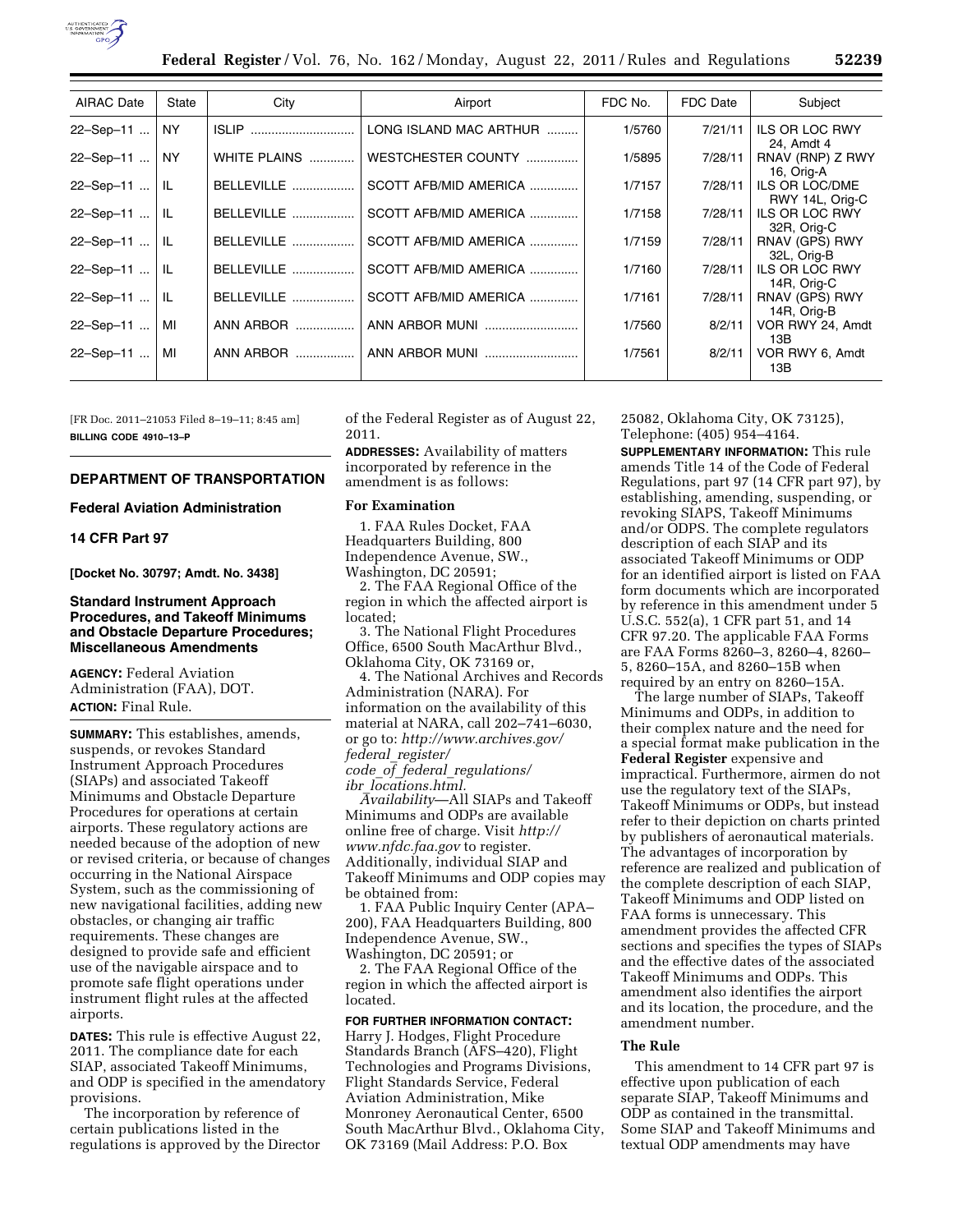been issued previously by the FAA in a Flight Data Center (FDC) Notice to Airmen (NOTAM) as an emergency action of immediate flight safety relating directly to published aeronautical charts. The circumstances which created the need for some SIAP and Takeoff Minimums and ODP amendments may require making them effective in less than 30 days. For the remaining SIAPS and Takeoff Minimums and ODPS, an effective date at least 30 days after publication is provided.

Further, the SIAPs and Takeoff Minimums and ODPS contained in this amendment are based on the criteria contained in the U.S. Standard for Terminal Instrument Procedures (TERPS). In developing these SIAPS and Takeoff Minimums and ODPs, the TERPS criteria were applied to the conditions existing or anticipated at the affected airports. Because of the close and immediate relationship between these SIAPs, Takeoff Minimums and ODPs, and safety in air commerce, I find that notice and public procedures before adopting these SIAPS, Takeoff Minimums and ODPs are impracticable and contrary to the public interest and, where applicable, that good cause exists for making some SIAPs effective in less than 30 days.

## **Conclusion**

The FAA has determined that this regulation only involves an established body of technical regulations for which frequent and routine amendments are necessary to keep them operationally current. It, therefore—(1) is not a ''significant regulatory action'' under Executive Order 12866; (2) is not a ''significant rule '' under DOT Regulatory Policies and Procedures (44 FR 11034; February 26, 1979); and (3) does not warrant preparation of a regulatory evaluation as the anticipated impact is so minimal. For the same reason, the FAA certifies that this amendment will not have a significant economic impact on a substantial number of small entities under the criteria of the Regulatory Flexibility Act.

### **List of Subjects in 14 CFR Part 97**

Air Traffic Control, Airports, Incorporation by reference, and Navigation (air).

Issued in Washington, DC, on August 5, 2011.

# **John M. Allen,**

*Director, Flight Standards Service.* 

#### **Adoption of the Amendment**

Accordingly, pursuant to the authority delegated to me, Title 14, Code of Federal Regulations, part 97 (14

CFR part 97) is amended by establishing, amending, suspending, or revoking Standard Instrument Approach Procedures and/or Takeoff Minimums and/or Obstacle Departure Procedures effective at 0902 UTC on the dates specified, as follows:

## **PART 97—STANDARD INSTRUMENT APPROACH PROCEDURES**

■ 1. The authority citation for part 97 continues to read as follows:

**Authority:** 49 U.S.C. 106(g), 40103, 40106, 40113, 40114, 40120, 44502, 44514, 44701, 44719, 44721–44722.

■ 2. Part 97 is amended to read as follows:

### **Effective 22 SEP 2011**

- Warren, AR, Warren Muni, Takeoff Minimums & Obstacle DP, Orig
- Ottumwa, IA, Ottumwa Rgnl, ILS OR LOC RWY 31, Amdt 5B Ottumwa, IA, Ottumwa Rgnl, RNAV (GPS)
- RWY 22, Orig-A, CANCELLED Ottumwa, IA, Ottumwa Rgnl, Takeoff
- Minimums & Obstacle DP, Orig-A
- Red Oak, IA, Red Oak Muni, Takeoff Minimums & Obstacle DP, Amdt 3
- Storm Lake, IA, Storm Lake Muni, Takeoff Minimums & Obstacle DP, Orig
- Dwight, IL, Dwight, Takeoff Minimums & Obstacle DP, Orig
- Pinckneyville, IL, Pinckneyville-Du Quoin, Takeoff Minimums & Obstacle DP, Orig
- Elkhart, IN, Elkhart Muni, Takeoff Minimums and Obstacle DP, Orig
- Detroit, MI, Coleman A. Young Muni, ILS OR LOC RWY 15, Amdt 10
- Slayton, MN, Slayton Muni, Takeoff Minimums & Obstacle DP, Orig
- Florence, SC, Florence Rgnl, RNAV (GPS) RWY 9, Orig-A
- Spearfish, SD, Black Hills-Clydes Ice Field, RNAV (GPS) RWY 13, Orig-A
- Spearfish, SD, Black Hills-Clydes Ice Field, RNAV (GPS) RWY 31, Orig-A
- Castroville, TX, Castroville Muni, Takeoff Minimums and Obstacle DP, Orig
- Cleveland, TX, Cleveland Muni, Takeoff Minimums and Obstacle DP, Amdt 1

Corsicana, TX, C David Campbell Fld-Corsicana Muni, Takeoff Minimums and Obstacle DP, Orig

Sherman, TX, Sherman Muni, Takeoff Minimums and Obstacle DP, Orig

Necedah, WI, Necedah, Takeoff Minimums and Obstacle DP, Orig

#### **Effective 20 OCT 2011**

- El Dorado, AR, South Arkansas Rgnl at Goodwin Field, Takeoff Minimums and Obstacle DP, Amdt 2
- Fort Pierce, FL, St Lucie County Intl, NDB– A, Orig-C
- Lawrenceville, GA, Gwinnett County-Briscoe Field, Takeoff Minimums and Obstacle DP, Amdt 6
- Livingston, MT, Mission Field, GPS RWY 22, Orig-B, CANCELLED
- Livingston, MT, Mission Field, RNAV (GPS) RWY 22, Orig
- Louisburg, NC, Triangle North Executive, ILS OR LOC RWY 5, Amdt 4
- Louisburg, NC, Triangle North Executive, RNAV (GPS) RWY 5, Amdt 1
- Louisburg, NC, Triangle North Executive, RNAV (GPS) RWY 23, Amdt 1
- Louisburg, NC, Triangle North Executive, Takeoff Minimums and Obstacle DP, Orig
- Louisburg, NC, Triangle North Executive, VOR/DME–A, Amdt 2B
- Red Hook, NY, Sky Park, Takeoff Minimums and Obstacle DP, Orig, CANCELLED
- Red Hook, NY, Sky Park, VOR OR GPS RWY 1, Amdt 5, CANCELLED
- Gallipolis, OH, Gallia-Meigs Rgnl, VOR OR GPS–B, Amdt 1, CANCELLED
- Lebanon, OH, Lebanon-Warren County, Takeoff Minimums and Obstacle DP, Orig
- Piqua, OH, Piqua Airport-Hartzell Field, Takeoff Minimums and Obstacle DP, Orig
- Holdenville, OK, Holdenville Muni, Takeoff Minimums and Obstacle DP, Orig
- Providence, RI, Theodore Francis Green State, ILS OR LOC RWY 23, Amdt 6
- Providence, RI, Theodore Francis Green State, ILS OR LOC/DME RWY 34, Amdt 11
- Providence, RI, Theodore Francis Green State, RNAV (GPS) RWY 23, Amdt 1
- Providence, RI, Theodore Francis Green State, RNAV (GPS) RWY 34, Amdt 1
- Brownwood, TX, Brownwood Rgnl, Takeoff Minimums and Obstacle DP, Orig
- Cleveland, TX, Cleveland Muni, GPS RWY 16, Orig-C, CANCELLED
- Cleveland, TX, Cleveland Muni, RNAV (GPS) RWY 16, Orig
- Dallas, TX, Dallas Love Field, RNAV (GPS) RWY 31R, Amdt 1
- Dallas, TX, Dallas Love Field, RNAV (GPS) Z RWY 13L, Amdt 1
- Gilmer, TX, Fox Stephens Field-Gilmer Muni, Takeoff Minimums and Obstacle DP, Orig
- Gruver, TX, Gruver Muni, Takeoff Minimums and Obstacle DP, Orig
- Hearne, TX, Hearne Muni, RNAV (GPS) RWY 18, Orig
- Hearne, TX, Hearne Muni, RNAV (GPS) RWY 36, Orig
- Hearne, TX, Hearne Muni, Takeoff
- Minimums and Obstacle DP, Orig Houston, TX, George Bush Intercontinental/
- Houston, ILS OR LOC RWY 8R; ILS RWY 8R (SA CAT II), Amdt 23B
- Moses Lake, WA, Grant Co Intl, ILS OR LOC RWY 32R, Amdt 20B
- Toledo, WA, Ed Carlson Memorial Field-South Lewis Co, RNAV (GPS) RWY 24, Orig-A
- Chetek, WI, Chetek Muni-Southworth,
- Takeoff Minimums and Obstacle DP, Orig East Troy, WI, East Troy Muni, GPS RWY 8,
- Orig, CANCELLED
- East Troy, WI, East Troy Muni, GPS RWY 26, Orig, CANCELLED
- East Troy, WI, East Troy Muni, RNAV (GPS) RWY 8, Orig
- East Troy, WI, East Troy Muni, RNAV (GPS) RWY 26, Orig
- East Troy, WI, East Troy Muni, VOR/DME– A, Amdt 1
- Solon Springs, WI, Solon Springs Muni,
- Takeoff Minimums and Obstacle DP, Orig Laramie, WY, Laramie Rgnl, VOR/DME RWY
- 12, Amdt 6A